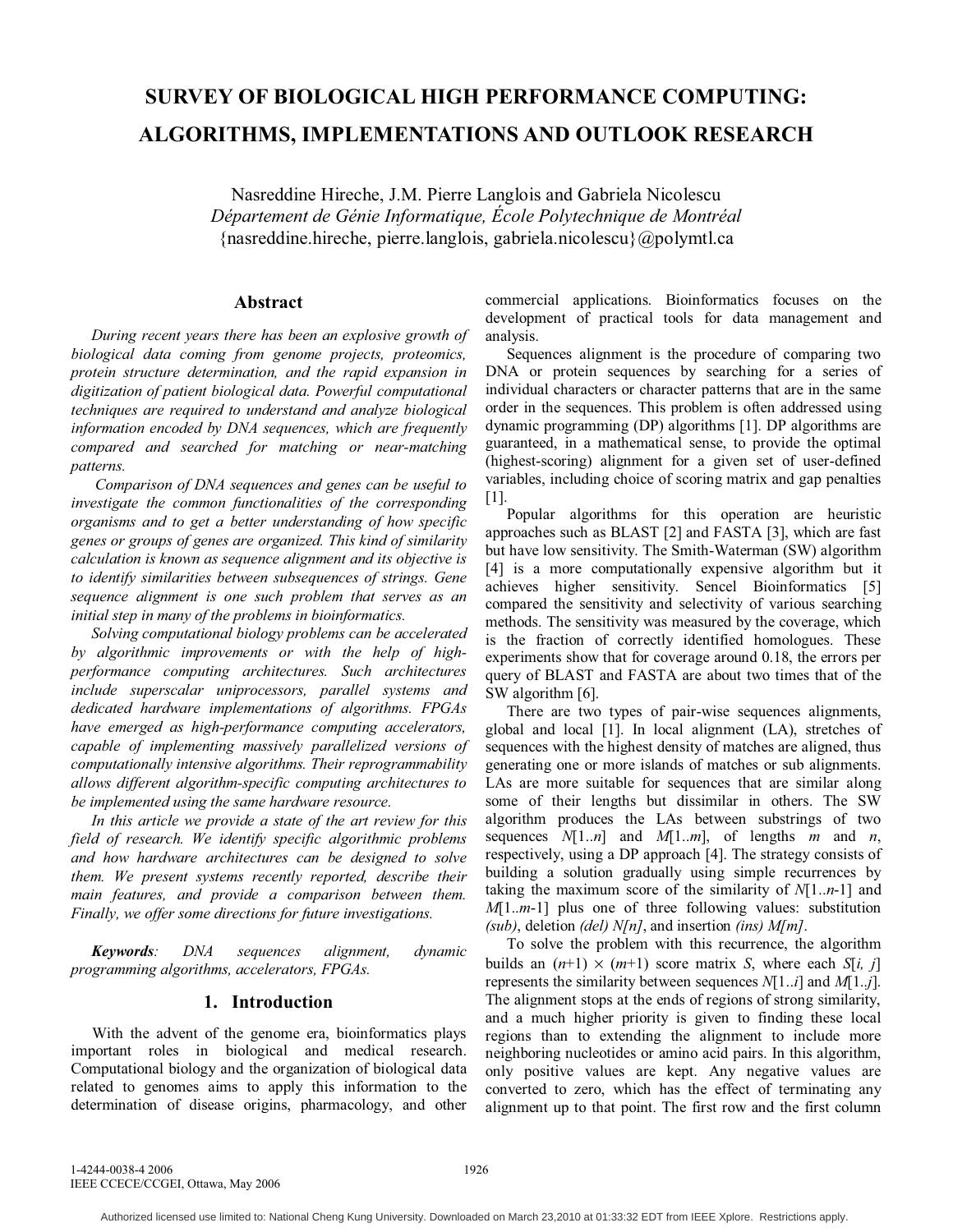represent alignments of one sequence with spaces. *S*[0, 0] represents the alignment of two empty sequences, and is set to zero. All other entries are computed with the following formula [7]:

$$
S[i, j] = \max \begin{cases} S[i-1, j-1] + sub(N[i], M[j]) \\ S[i, j] + del(N[i]) \\ S[i-1, j] + ins(M[j]) \\ 0 \end{cases}
$$

A trace-back matrix is used to keep track of the moves in the scoring matrix. Alignments are produced by starting at the highest-scoring position in the scoring matrix and following a trace path from those positions up to a box that scores zero.

For two sequences of lengths *m* and *n*, there are  $(n+1) \times$  $(m+1)$  positions to be computed. The algorithm thus has a time complexity of  $O(n^2)$ . It has also quadratic space complexity because the entire matrix must be kept in memory.

# **2. Bioinformatics algorithms implementation considerations**

One of the main goals of designers of biological high performance computing is to develop a platform for efficient biological sequence analysis and especially for the SW algorithm. High-performance sequence analysis often relies on straightforward parallelization of the  $O(n^2)$  DP algorithm. A common mapping is to assign one processing element (PE) to each character of the query string, and then to shift the database through the linear chain of PEs. A set of PEs can form a reprogrammable and flexible accelerator when these compromises are required. The implementation of the SW algorithm always presents a system design challenge to improve biological high performance computing using different analysis approaches.

Moore's Law observes that the number of transistors that can be integrated doubles every 18 months [8]. However, the amount of genomic data at GenBank, an annotated collection of all publicly available DNA sequences, is doubling every six months [9]. The growing gap between the amount of information to be analyzed and integration density implies that different implementation strategies must be considered. This requires a massive design effort to choose the best compromise between three criteria: flexibility, programmability and computational density.

Flexibility implies the possibility to reuse hardware for different applications. Programmability is a system-level attribute pertaining to its ability to support reconfiguration as required. Computational density is a hardware/software attribute referring to the amount of computation per area, volume, or power. It can correspond inversely to the price per unit of performance.

Considering these three criteria, four common types of processing systems can be used for sequence alignment processing [10]:

- *General-purpose supercomputers* are the most flexible means of fast sequence analysis, but they suffer from very high cost.
- *Single-purpose processors* can achieve the highest performance for a single algorithm for prices in the low tens of thousands of dollars.
- *Programmable co-processors* strive for the algorithmic flexibility of reconfigurable systems and the speed and density of single-purpose systems. Cost and ease of programming generally fall between the other two types. ASIC-based accelerators have the disadvantage of low production volume, and therefore the design costs cannot be spread over very many units. Examples of this type of accelerator are Kestrel [11], and GeneMatcher 2 [12].
- *Reconfigurable Hardware* includes systems based on FPGAs. They tend to have a much lower processing element density than single-purpose processors, but they can be faster than supercomputers. FPGA and related compiler technology is improving and FPGA-based accelerators are much less expensive to design. An example of a recent FPGA-based accelerator is the proprietary DeCypher [13], on which little detailed design information has been published.

## **3. Hardware architectures review and comparisons**

In this section we present five hardware architectures designed specifically for sequence analysis.

The first one is Splash, described by M. Gokhale et al. [14]. A programmable linear logic array, it bridges the gap between the traditional fixed-function VLSI systolic array and the more versatile programmable array. Splash received a 1989 Gordon Bell Prize honorable mention for timings on a problem that compared a new DNA sequence against a library of sequences to find the closest match. The systolic array consists of many stages connected in a one-dimensional array. Each stage has three components: a Xilinx FPGA, local memory, and a floating-point chip. In the Splash implementation, a processing element is composed of two modules: a character comparator and a finite state machine.

The second system that we present is from B. Schmidt et al. [15]. This system targets high performance protein database scanning on novel massively parallel architectures to gain supercomputer power at low cost. The first architecture is built around a PC cluster linked by a high-speed network and finegrained parallel Systola 1024 processor boards connected to each node. The second architecture is the Fuzion 150, a parallel computer with a linear single-instruction, multiple-data stream (SIMD) array of 1536 processing elements on a single chip. The authors presented the design of a database scanning application based on the SW algorithm in order to derive efficient mappings onto these architectures. The implementations lead to significant runtime savings for largescale database scanning [15].

The third system is the UCSC Kestrel parallel processor [11]. It is a single-board coprocessor with a 512-element linear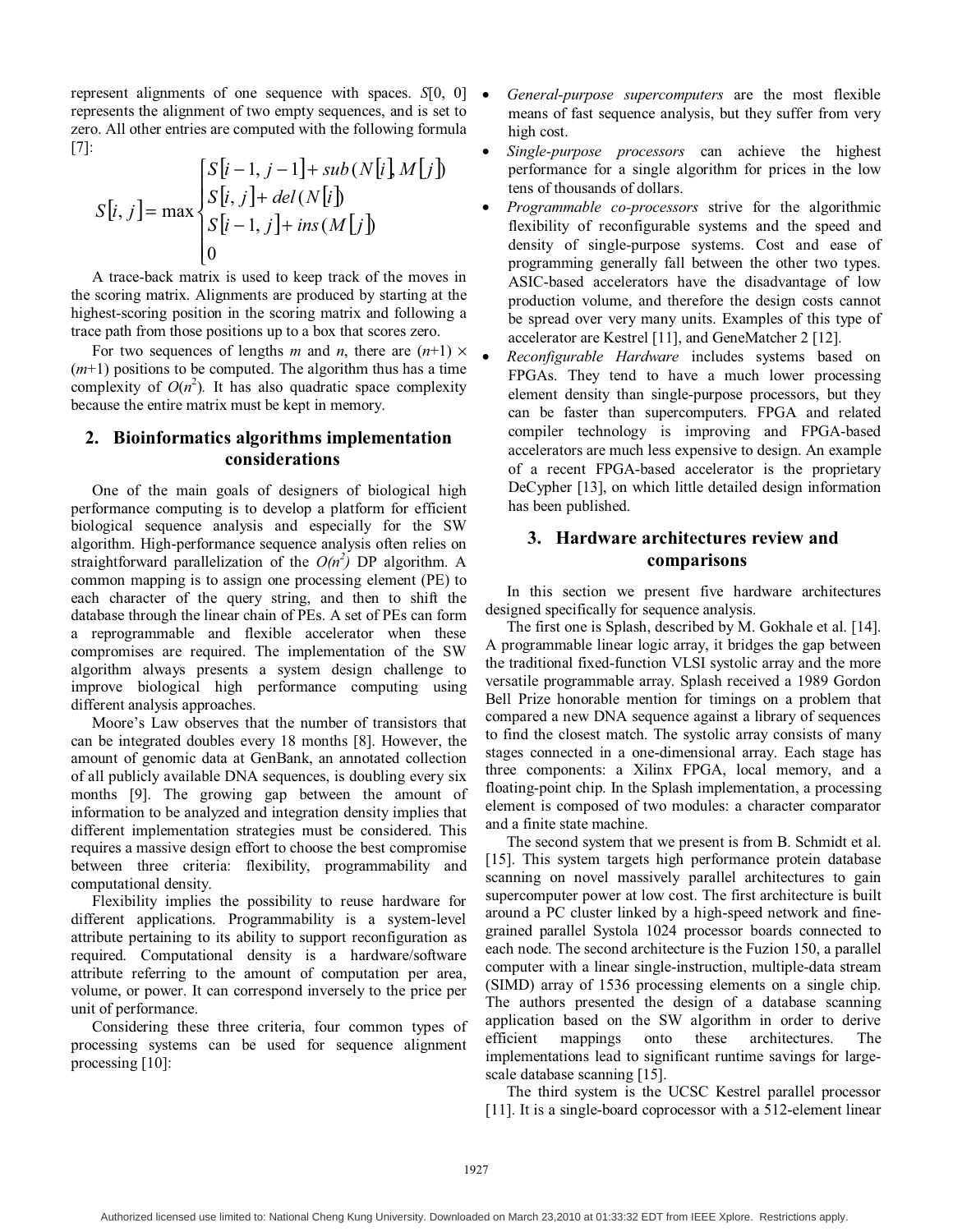array of 8-bit SIMD processing elements. The system was designed and built at the University of California at Santa Cruz in 1993-1995, where bioinformatics applications motivated development of a sequence analysis engine that could efficiently analyze genomic databases. The architectural decisions surrounding Kestrel led to a particularly high density of computation that enables the single-board system with 9 million transistors of custom VLSI, an FPGA, and various memory chips, to outperform a current workstation 10 years later [11].

The fourth system we discuss is the S. Smith and J. Frenzel single-chip shared-memory multiprocessor architecture [10]. The principle in this architecture is to put many small and simple processors on a large integrated circuit. A system bus allows data to pass between the processors and a shared memory. For the SW algorithm application, this shared memory system may only be a cache for a much larger memory located off the integrated circuit. The database items are only read once and each result is only written once, so traffic between off-chip memory and on-chip shared memory cache is low.

The fifth and last system in this state of the art review is the Nallatech-Configurable Multi-FPGA System [7]. It is a three-FPGA network board comprising a BenNUEY motherboard with a Virtex-II XC2V3000-4 FPGA and an attached BenBLUE-II daughterboard with two Virtex-II XC2V6000-4 FPGAs. In this system the SW algorithm is implemented providing a computational speed improvement of more than two orders of magnitude (200X) [7]. The query sequences are hard-coded into the FPGAs while the individual database sequence files are loaded in the main memory. The database sequences are first written across the DIMEtalk network into the 16K read-FIFOs of the individual FPGAs. A single XC2V6000 device is capable of as many as 1.26 trillion cell updates per second. At the end of the processing, the final edit distance is written into a write-FIFO.

The performance of sequences comparison systems is commonly measured on millions of processing element or cell updates per second (MCUPS) [16]. Table 1 gives a summary of the systems mentioned in this paper, regarding their performance, design approaches, and their different technological classification [10][15].

Table 1. Performance of architectures applying the SW algorithm

| Platform     | Year | Technology   | <b>PEs</b> | <b>MCUPS</b> |
|--------------|------|--------------|------------|--------------|
| Splash II    | 1993 | 1000 nm FPGA | 1536       | 3000?        |
| Kestrel      | 1997 | 500 nm ASIC  | 512        | 400          |
| Fusion 150   | 2000 | 250 nm ASIC  | 1536       | 2500         |
| DeCypher     | 2001 | 180 nm FPGA  | N/A        | 7500         |
| GeneMatcher2 | 2001 | 130 nm ASIC  | 2872       | 16000        |

With the exception of the first architecture, the comparison of systems characteristics given in Table 1 shows a progressive increase in MCUPS matching improvements in process resolution for ASICs and FPGAs. Overall system performance is very close between these two technologies, but the great inconvenient of ASICs is their very high design costs, when FPGA systems are cheap and reconfigurable.

# **4. Future directions**

The use of accelerators with an aim of increasing the execution speed of specific functionalities is not new, but the specific challenges of high performance calculation in bioinformatics require new solutions. The reduction of power consumption is also an important consideration. New technological evolutions highlight the importance of discharging general-purpose processors from tasks with great computational density, such as those related to biological databases.

General-purpose processors cannot respond efficiently to these challenges by themselves. In recent years, the increase in clock frequency of general-purpose processors has slowed down [17], but the transistor integration density has not. This creates two reasons explaining in part the trend towards the use of processing accelerators. The first is the fact that the accelerator can be coupled and integrated on chips along with a CPU in order to have the same technology advances such as low power consumption and best space deployment. The second and main advantage is that the integration level progression implies a great density of processing elements and a very high effective combined frequency of operation.

For instance, for CMOS technology, the International Technology Roadmap for Semiconductors identifies process resolution of 130 nm, 70 nm, and 22 nm for the years 2003, 2006 and 2016, respectively [8]. The corresponding number of processing elements that could be implemented for the application of S. Smith [10] would be 227, 782 and 5,778. Taking into account the corresponding increases in operating frequency, the equivalent combined processing frequencies are 57, 644 and 24300 GHZ. These high processing frequencies can be divided by the clock cycles per database character rate to measure the performance of systems by millions of dynamic programming cell updates per second (MCUPS).

The integration of such a large number of processing elements for the implementation of different algorithms requires sophisticated design techniques and system management.

The potential of FPGAs as reconfigurable computing accelerators arises from the fine-grained parallelism required for each incremental compute performance increase [18]. With that extra efficiency should come higher computational throughput. FPGA performance is increasing by 4× every two years, and, for operations that use architectural improvements, performance is increasing at a rate of 5X every two years [19]. Thus, FPGAs have the potential to offer a global performance increase of 20× every 2 years. Human genetic database contents are doubling every six months [9], a 16× growth over two years, so it appears that FPGA technology improvements can respond to the human genetic data explosion challenge.

For reconfigurable computing, a considerable design methodology definition effort remains to be done, because the